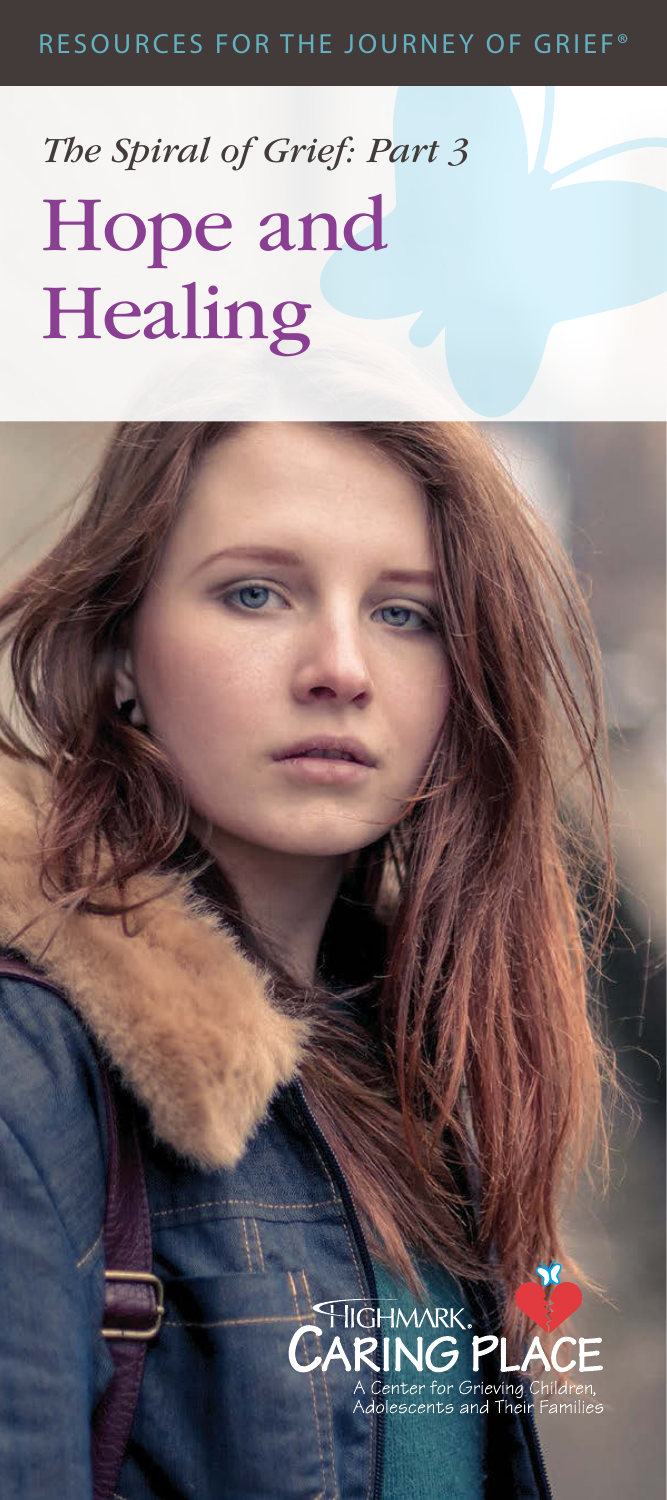## Hope and Healing

As we travel our journey of grief, it is important to remember that hope and healing are possible.

An important part of the grief work that we need to do is to remember the one we love, the one who died, and to express those memories and our feelings about that person.

#### *We mourn by remembering, and we remember through our stories.*

To be able to really express our feelings, thoughts and memories, it is very helpful to have support from friends or family who not only want to listen and share stories about the one who died, but who can also accept us in our pain and our imperfections.

Fred Rogers, the creator and host of *Mister Rogers' Neighborhood*, and the Honorary Chairman of the Caring Place from its inception until his death in 2003, said this about what the Caring Place is:

"The Caring Place provides a safe place where children and adults need not fear their inner truth and can participate in the healthy ritual of grief."

What all of us in grief need is some safe place where we need not fear that inner truth and where we can truly participate in the healthy ritual of grief and mourning.

#### Our Feelings Are Valid

It's important to express our feelings, to let the feelings out, whatever they are. We're often encouraged in subtle—and not-so-subtle—ways to "Be strong", to go on as if nothing had happened.

As one of the teenagers at the Caring Place said, she learned that being strong can have a completely different meaning:

"After I came here I realized that you can be strong and still be able to cry. You can be strong and go through this and be able to talk about it and

let your feelings out. That's what helped me, knowing that being strong doesn't mean, 'Oh don't cry, don't talk about it.' Being strong means dealing with it and talking about it while you're getting on with your life.

"Thinking I had to keep it all inside didn't let me grow. By letting go of that attitude, I've become a different person and it's great. I don't think I could have lived just being 'strong' like that."

We can feel free to feel. Our feelings are not good, they're not bad—they're ours. We own them. Our feelings are valid. They need to be accepted—by us and by others.

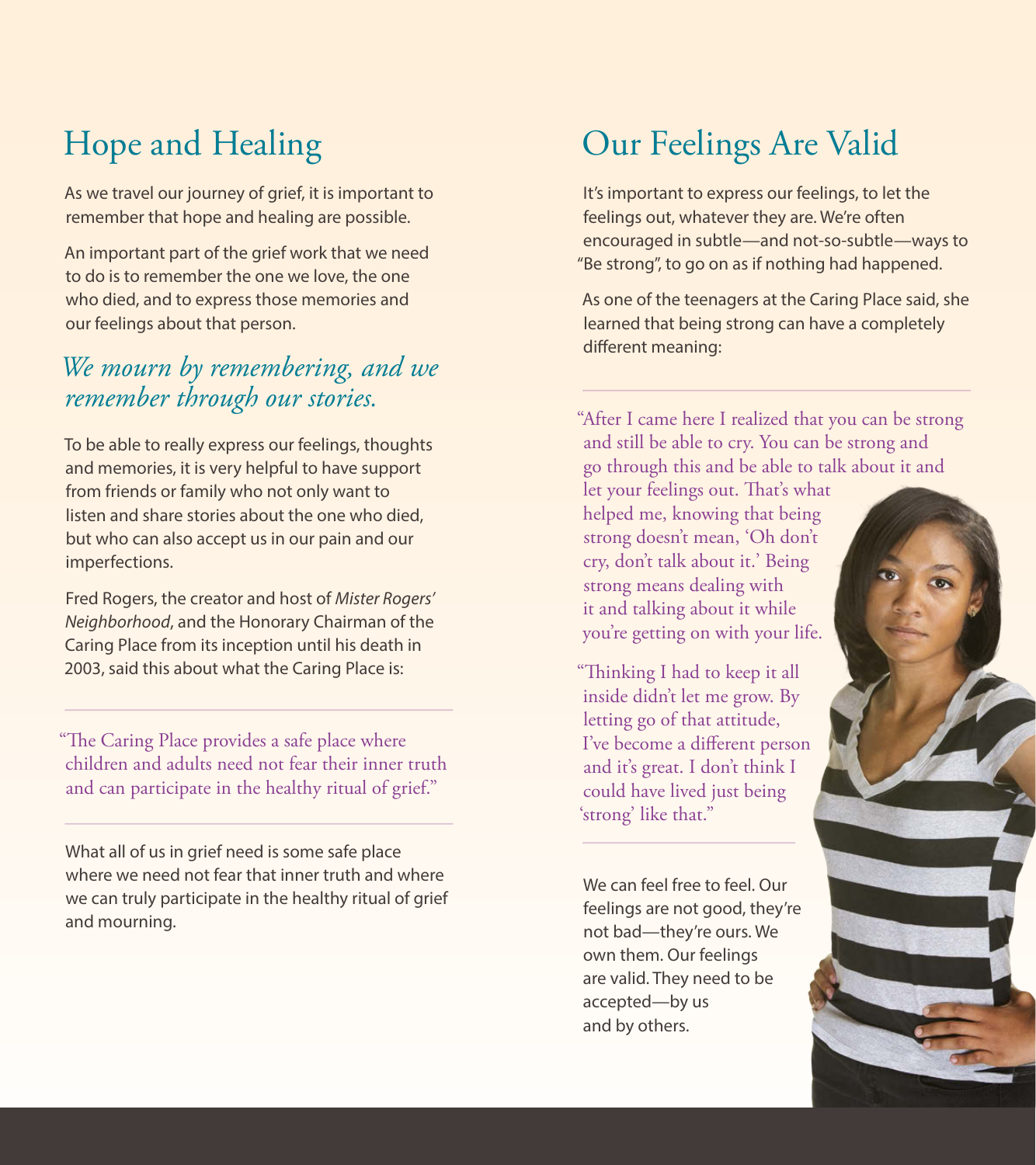### The Importance of Remembering

After the death of a loved one, many people's first impulse—our own, as well as that of our friends or acquaintances—is to help ease the pain of grief by taking away the cause of the pain—our thoughts of the one who died.

What we've seen at the Caring Place, over and over, is that, although the memories can be painful, they are the keys to the door through which we have to go in order to move on in life.

Remembering is one of the most important parts of grief work. People have a natural urge to tell and retell the story of the person who died. This is more than a natural urge—it is a deep-seated need that we have as a way to come to terms with an event that resists a full explanation.

Even the phrase we use—"coming to terms with" means putting an event into words. Moving along the journey of grief means telling the story, in many different ways, at many different times. The stories and the memories are a major part of the healing that can occur after a death.

#### Light in a Dark Room

Sharing memories can be done in many ways, from telling stories about the person who died, to sharing photographs, talking about favorite foods, or listening to special songs.

Even simply saying their name or expressing how much we miss the person is a way of remembering.

Memories help keep the relationship, and the person, alive in those who love them still.

Remembering the one who died, and talking about that person, is like lighting a candle in a dark room. Remembering that person is a way of making our hearts a little less dark.

Remembering helps us to know that the people we love, even though we don't see them now, live on in our hearts. When we remember, we shine a light in our hearts. And the remembering brightens the darkness.

"One thing that made me really sad when my baby sister Shelby died was when relatives and other people we knew would tell us, 'You have to keep busy. Move on with your life. Just try not to think about Shelby so much.' But that made me feel really sad, that everyone wanted us to forget her.

"But when we came to the Caring Place, suddenly it was like Shelby was still alive, because no one was afraid to talk to us about her, and ask questions about what she was like. It gave me the best feeling knowing that I could always keep Shelby's memory with me and alive wherever I went."

> *—Katie, 13 whose little sister Shelby died*

"A lot of times, people around you don't want to talk about the person who died. They don't even want to say the person's name, because they think you might cry, or you'll feel bad.

"But we want to talk about Sarah—we want to remember Sarah. People don't realize how that helps keep the person alive.

"Sure, we might cry because we're going to remember some good times that aren't here anymore. But we don't want to ever forget those good times. We don't want to forget Sarah."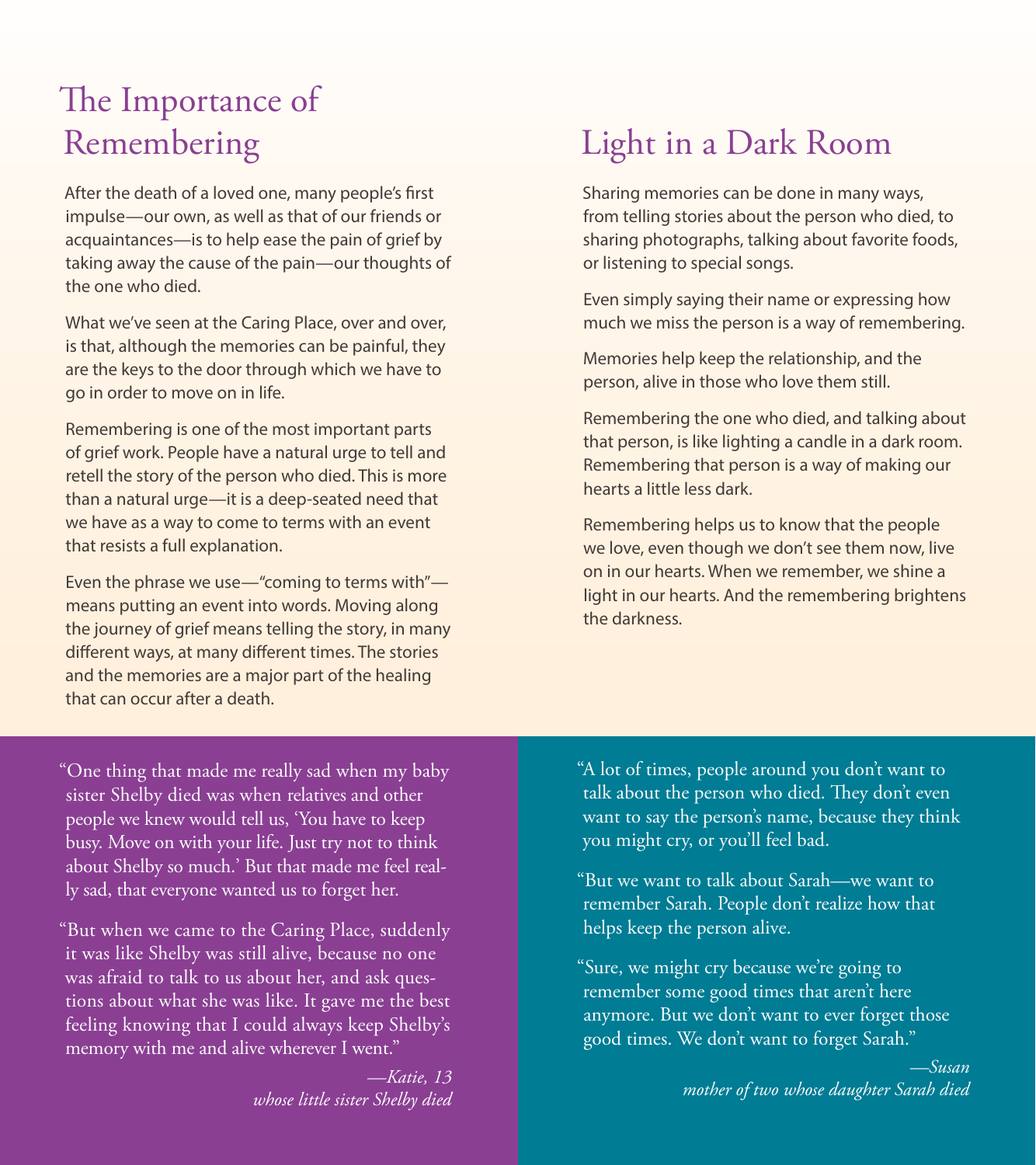#### Mentioning and Managing Our Grief

The Caring Place has these words of Mister Rogers on its walls:

"It is only natural that we and our children find many things hard to talk about.

"But anything human is mentionable and anything mentionable can be manageable.

"The mentioning can be difficult, and the managing too, but both can be done if we're surrounded by love and trust."

Our grief becomes mentionable through the support of others helping us to come to terms, literally, with our grief. And by their surrounding us, as Mister Rogers says, with love and trust.

> And then the grief also becomes, over time, manageable. It is not so overwhelming. It still does hurt. It still feels like part of us is gone, part of our world is gone.

> > But we begin to grow toward managing our lives, managing our world. We begin to slowly build a new life up out of the pieces of the old one scattered around us.

## The Importance of Support

Realizing that we can't do this on our own, and seeking help, is not a sign of weakness. It's a sign of strength.

Grief in itself is not a medical problem or a mental health crisis. Grief is the natural human response to the loss of a loved one.

More often than medical intervention, what we need is the support and care of a person or group of people who can accept us right where we are, who can walk with us along this journey of grief, for as long as it takes.

We live in a quick-fix culture, where people have problems, they get them fixed, and then they go on with their lives. That's how car problems, house problems and physical problems are dealt with.

Unfortunately, that's how those who have experienced the death of a loved one are expected to behave as well. We're allowed a few days out of our routine to attend the funeral and "have a good cry."

Then we're expected to jump back into that routine and to go on as if nothing happened. Meanwhile, our whole world has crashed down around our heads. Our insides are empty, we're sad and lonely, lost and overwhelmed.

We need support.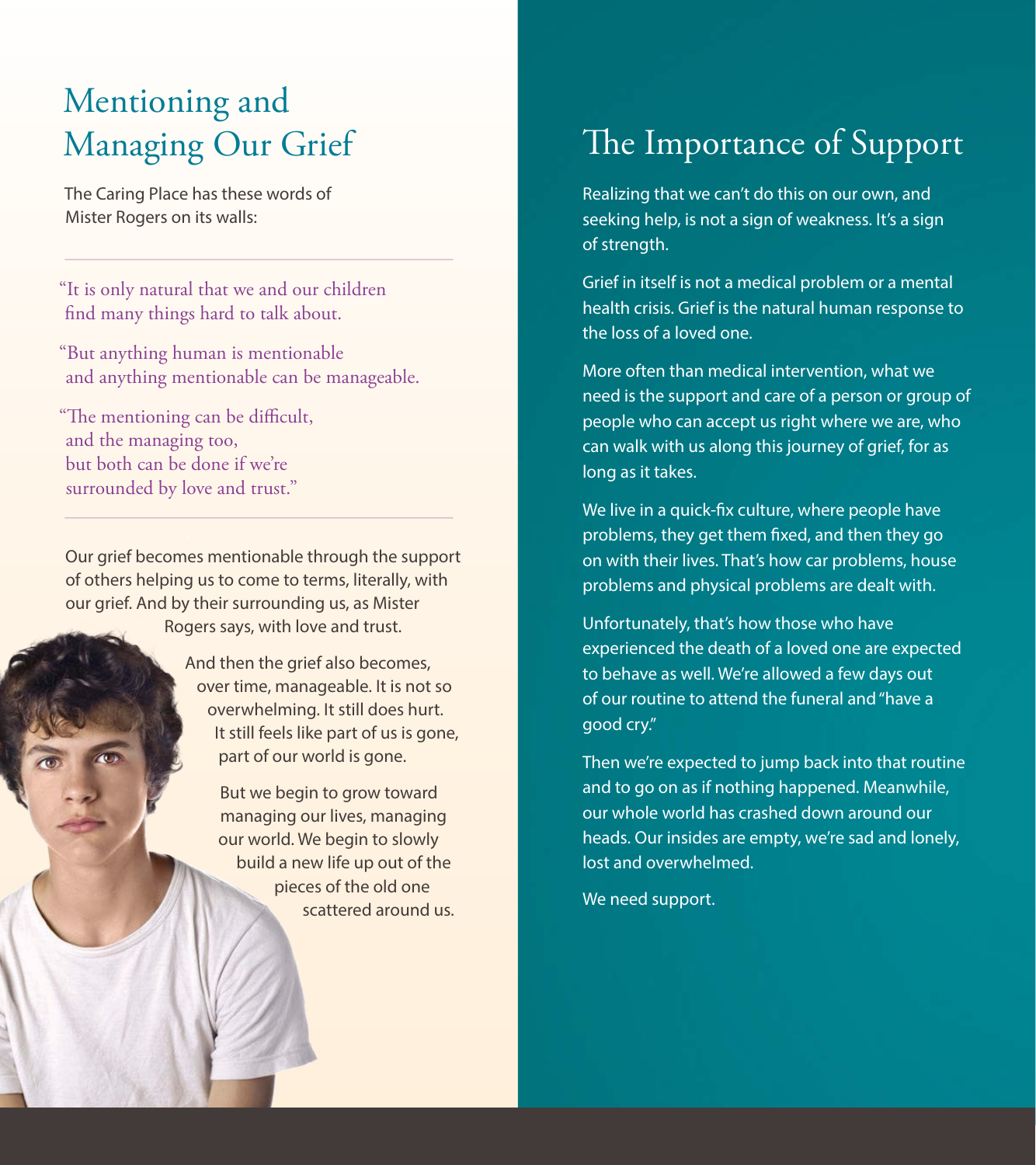### Finding a Safe Harbor

We need support and nurturance to help us cope with the disruption caused by the death.

Those who care for us can provide that support and nurturing when they're available to listen to and empathize with us.

With this support, our normal, natural process of healing and growth can be helped and encouraged.

With this support, we can take the time to tend to ourselves, and to do the work necessary to move back into the life of the world around us.

Our support system can't do this work for us. No one can take away our pain. But those who care for us can be with us in the midst of our pain, as we do this difficult work of grieving.

Those who care for us can provide a safe harbor in which we can find some peace, some understanding, some love and trust. In this safe place, we can walk in our grief.



"The support of others is a sheltering cove for all of us in the storm that we call grief." *—Debra, mother of two whose son died*

#### "It's Their Presence That Matters"

We don't need anyone else to tell us how we "should" grieve. Everyone's grief is different, unique—including ours. Our grief is our own, and it's valid.

We don't need others pushing us to do things we don't want to do. Especially now, when we have a greater likelihood of feeling physically and emotionally fatigued, it's important for others to be tolerant of our limits.

We don't need anyone to tell us that the rituals or spirituality that are meaningful to us are silly or unnecessary, nor do we need others to suppress our questions and our search for meaning.

The one who can be most helpful to us is the person who is willing to come toward us and who isn't afraid of our grief—the one who offers to walk beside us and to listen with an attentive heart.

It's their presence that matters. They don't have to speak. Love understands love; it needs no words. Allowing us to speak when we want to, and to remain quiet when we need to. Sitting with us, holding our hand. Validating our feelings by accepting them, by accepting us.

Through this support, they will help us to go on living. Not by helping us to forget, but to go on with memories that will never die. Our hearts may be broken, but hope and healing are possible. We find that life is here. We discover that love is here.

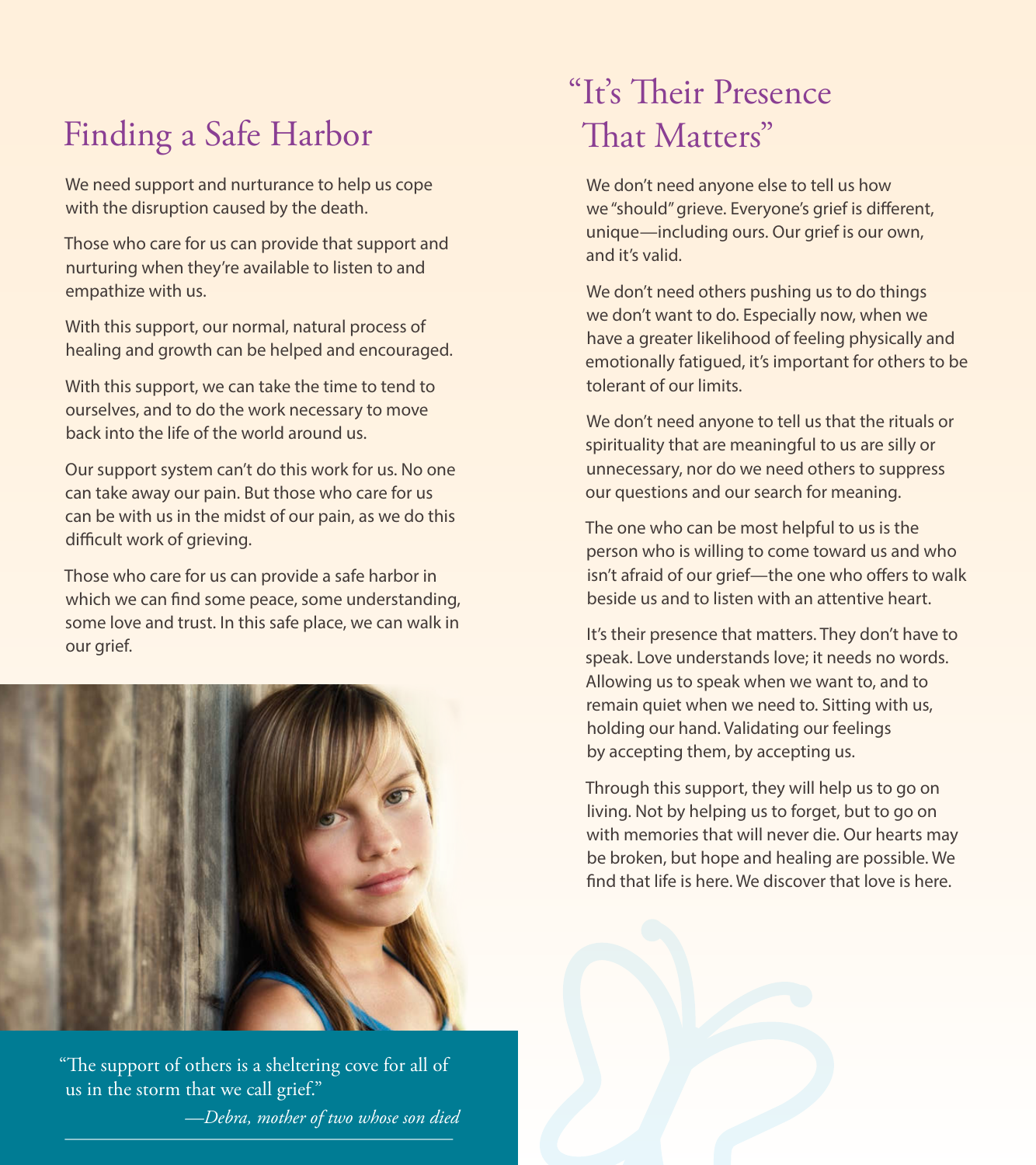*"The best medicine anyone can give is listening; that's what any grieving person is looking for—someone to listen."*



"This is a path that none of us would choose to walk. But we weren't given that choice. Now that we're on that path, we're at least there for each other. You know you have to face your grief, but it's good that you can do it next to somebody."

#### Thoughts From Caring Place Participants

"It helps knowing I'm not the only one, being with other kids growing up without parents, or brothers or sisters. It helps, seeing other kids have the same fears that I do. It's not as scary any more.

"I've had to rearrange my dreams. I've learned that there are other ways to grow up and still have that person who died in your life. He may not be here in person, but in spirit, he is. They live on in each of us.

"You get new hopes, new dreams, new goals, and the person who died is still in them. No one knows what the future holds. But I'm not as afraid to go out, alone, into the real world.

"Because of being with the other kids here, even though I'm scared, I know I'm going to go on."

"Nine years ago, I had no hope for the future. As time went by I discovered that my life was not over, just drastically different. It has been an extremely difficult journey. But I now have hope that life will continue, things will get better, and I will be successful despite the untimely death of my father."

"I'm really glad I got to express myself and not hold it all inside. Like the Caring Place symbol, my heart was still broken, but a butterfly was flying out of it. And that butterfly was free, and I knew how to be a kid again. I knew how to live."